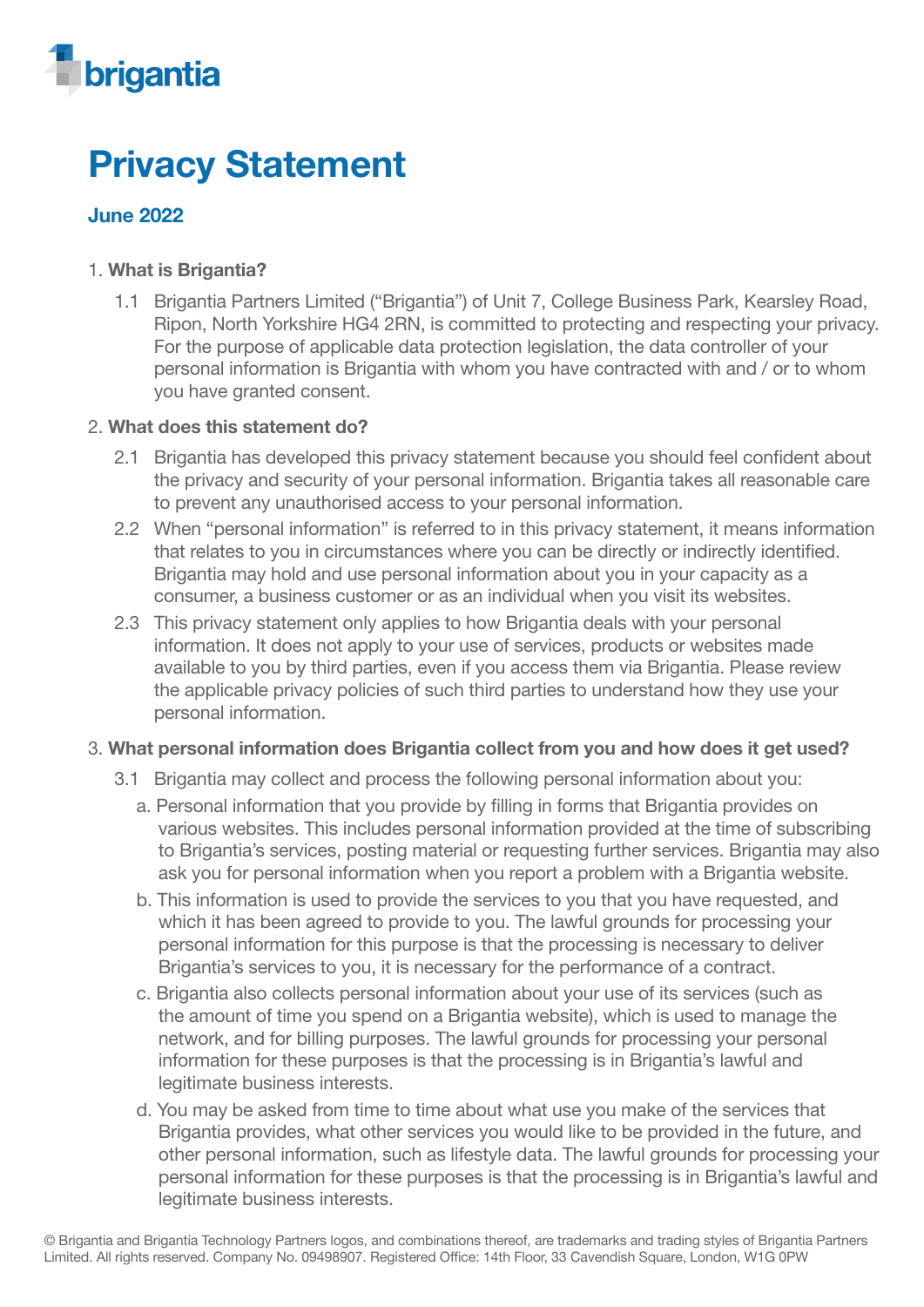- e. Brigantia collects personal information about your use of the Brigantia websites and services for the purpose of improving the sites and to the services. The lawful grounds for processing your personal information for these purposes is that the processing is in Brigantia's lawful and legitimate business interests.
- f. Brigantia may also monitor and record communications with you, including e-mails and phone conversations which may then be used for training purposes, quality assurance, to record details about the products and services that you order, and in order to meet the legal and regulatory obligations generally. The lawful grounds for processing your personal information for training purposes and quality assurance purposes is that it is in Brigantia's lawful and legitimate business interests to do so. The lawful grounds for processing your personal information, when your details are recorded about the products and services that you order, is that the processing is in Brigantia's lawful and legitimate business interests.
- g. Brigantia receives information about you from other telecommunications operators where you are also Brigantia's customer. The lawful grounds for processing your personal information for these purposes is that the processing is in Brigantia's lawful and legitimate business interests.

## 4. How else is your personal information used?

#### 4.1 Marketing and Advertising

Brigantia may need your personal data to send you marketing materials which you may be interested in.

The lawful grounds for processing your personal information for these purposes is that the processing is in Brigantia's lawful and legitimate business interests.

Where appropriate, Brigantia strives to obtain your consent if it is intended to use your personal information for certain other marketing purposes.

(i) Where you have consented to Brigantia doing so, Brigantia may use personal information that you provide directly, which is collected about your use of the site and via services for marketing purposes, either alone or in combination with personal information that is received about you from third party companies and organisations. Where personal information about you is received from such third parties which Brigantia uses for marketing purposes, this is on the basis that such third parties have obtained your consent to such disclosure to, and for use by Brigantia.

(ii) Where you have consented to Brigantia doing so, Brigantia may also share your personal information about your use of its site and services with advertisers and other companies which offer their goods or services on Brigantia websites.

#### 4.2 Credit checking and account management

a. When you order goods and services from Brigantia, enquiries may be made about you for credit reference purposes. These enquiries include searching your records held by a Credit Reference Agency (CRA) and checking any details held on you by Fraud Prevention Agencies (FPAs). When CRAs receive a search from Brigantia, they will place a footprint on your credit file that may be seen by other organisations. At all times where your personal information is disclosed to Brigantia, it will be protected in accordance with this privacy statement. This is done to help protect you from identity theft and fraud, and to prevent and detect crime and money laundering. The lawful grounds for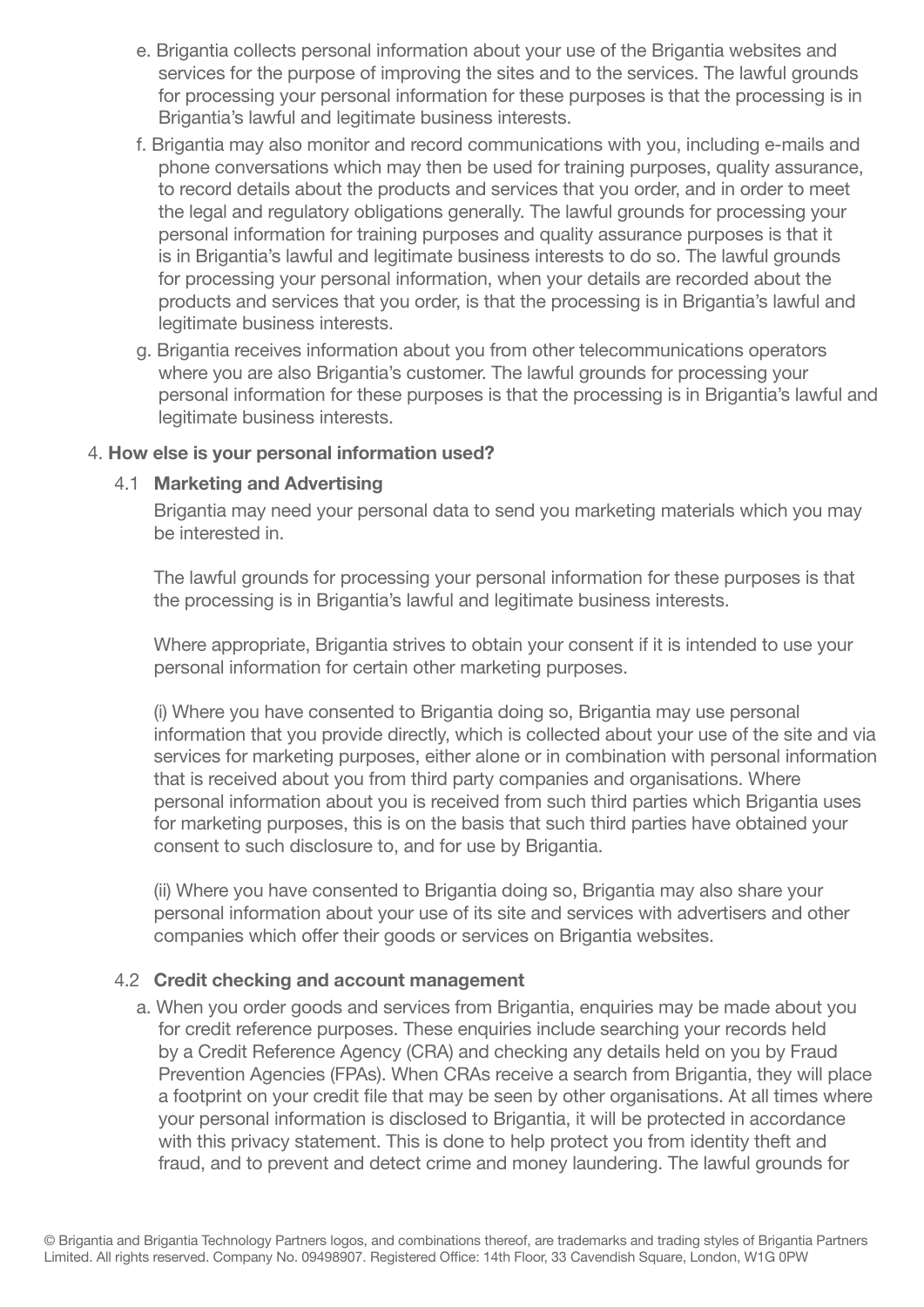processing your personal information for these purposes is that the processing is in Brigantia's lawful and legitimate business interests.

b. Personal information on applications sent to CRAs and will be recorded by them. Brigantia may also give them details of your accounts and billing information, including how you manage it / them to the CRAs. Brigantia may tell them about payments you make, your account balances, and payment defaults. Brigantia may also give them historical information about your payment history. If you do not pay your bills on time, CR's will record this information and it may be supplied to other organisations by CRAs and FPAs to perform similar checks and to trace your whereabouts and recover debts that you owe. The lawful grounds for processing your personal information for these purposes is that the processing is in Brigantia's lawful and legitimate business interests.

## 5. Is your personal information shared with anyone else?

- 5.1 Brigantia sometimes uses other companies to provide the services that Brigantia has agreed to supply to you. To enable them to do this, your personal information may be required to be shared with them. When this occurs, these companies are required to act in accordance with the instructions that Brigantia gives them and they must meet the requirements of applicable data protection legislation when processing your personal information. The lawful grounds for processing your personal information for these purposes is that the processing is in Brigantia's lawful and legitimate business interests.
- 5.2 Brigantia may provide your personal information, in response to lawful requests, for the purposes of the prevention and detection of crime, and the apprehension or prosecution of offenders. Information may also be provided for the purpose of safeguarding national security. In either case, it is done in accordance with applicable data protection legislation. Your personal information will be provided to third parties when it is required by law: for example, under a court order, or in response to lawful demands, under powers contained in the governing legislation. The lawful grounds for processing your personal information for these purposes is because such processing is necessary for Brigantia to comply with its legal obligations as defined in the Data Protection Act 2018 Part 3.

## 6. For how long does brigantia keep your personal information?

Unless there is a specific legal requirement to keep your personal information, it will be retained for no longer than is necessary for the purposes for which the data was collected or for which it is to be further processed.

## 7. How is your data protected when it is transferred outside the EEA?

Brigantia complies with the rules in applicable data protection legislation governing the transfer of your personal information from countries in the European Economic Area (EEA) to countries outside the EEA. Brigantia does sometimes transfer your personal information to a country outside the EEA but before doing so steps will be taken to ensure that your personal information is only transferred in accordance with applicable data protection legislation.

## 8. How is your personal information protected?

- 8.1 Brigantia is serious about keeping your personal information secure. Appropriate organisational and technical security measures are taken to protect your personal information against unauthorised disclosure or processing.
- 8.2 Where you have been given or you have chosen a password which enables you to access certain parts of a Brigantia website, you are responsible for keeping this password confidential. You are asked to not share such a password with anyone.
- 8.3 Various security measures are used to protect the information that Brigantia collects,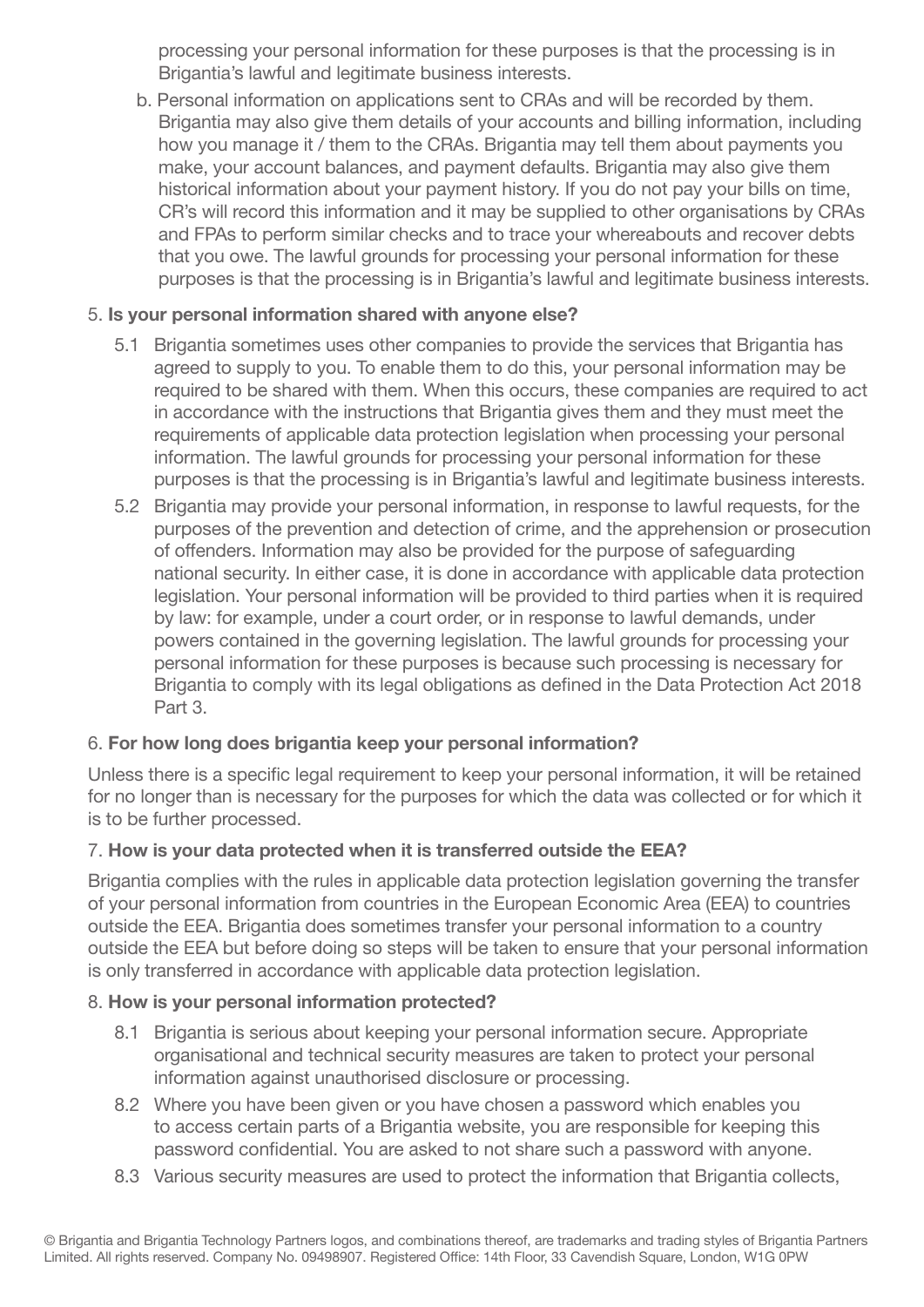as appropriate to the type of information. These measures include encryption, firewalls, and access controls. Brigantia company databases are accessible only by persons who have entered into and are bound by a confidentiality and nondisclosure agreements with Brigantia.

8.4 Unfortunately, the transmission of information via the internet is not completely secure. Although Brigantia will do its best to protect your personal data, the security of your information transmitted to our site cannot be guaranteed: any transmission is at your own risk. Once your information has been received, strict procedures and security features will be used to try to prevent unauthorised access.

## 9. How to access your personal information and your other rights?

- 9.1 You have the following rights in relation to the personal information that Brigantia holds about you:
	- a. Your right of access. Upon request, Brigantia will confirm whether it's processing your personal information and, if so, provide you with a copy of that personal information (along with certain other details). If you require additional copies, a reasonable fee may be chargeable.
	- b. Your right to rectification. If the personal information held about you is inaccurate or incomplete, you're entitled to have it rectified. If Brigantia has shared your personal information with others, it will let them know about the rectification where possible. If you ask, where it is possible and lawful to do so, you will be informed as to whom your personal information has been shared with so that you can contact them directly.
	- c. Your right to erasure. You can ask to have your personal information deleted or removed in some circumstances such as where it is no longer needed or where you withdraw your consent (where applicable). If your personal information has been shared with others, Brigantia will let them know about the erasure where possible. If you ask, where it is possible and lawful to do so, Brigantia will also tell you who your personal information has been shared with so that you can contact them directly.
	- d. Your right to restrict processing. You can ask to have the processing of your personal information 'blocked' or suppressed in certain circumstances such as where you contest the accuracy of that personal information or object to it being processed. It won't stop your personal information from being stored though. Brigantia will tell you before any restriction is lifted. If we've shared your personal information with others, we'll let them know about the restriction where possible. If you ask, where it is possible and lawful to do so, Brigantia will also tell you who your personal information has been shared with so that you can contact them directly.
	- e. Your right to data portability. You have the right, in certain circumstances, to obtain personal information you've provided us with (in a structured, commonly used and machine-readable format) and to reuse it elsewhere or ask for it to be transferred to a third party of your choice.
	- f. Your right to object. You can ask Brigantia to stop processing your personal information, and this will occur if Brigantia is:
		- relying on its own or someone else's legitimate interests to process your personal information except if Brigantia can demonstrate compelling legal grounds for the processing;
		- processing your personal information for direct marketing; or
		- processing your personal information for research unless such processing is necessary for the performance of a task carried out in the public interest.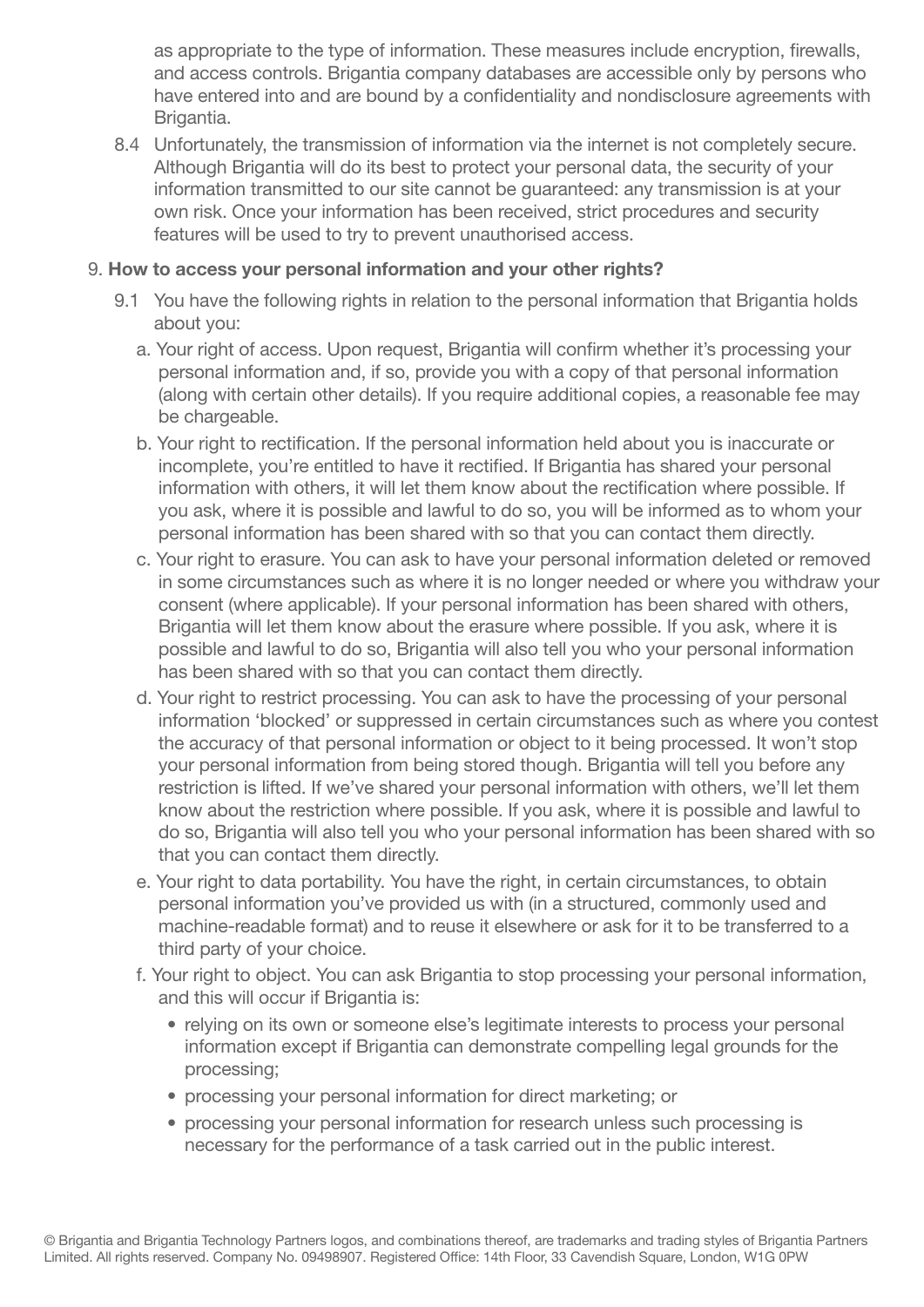- g. Your rights in relation to automated decision-making and profiling. You have the right not to be subject to a decision when it's based on automatic processing, including profiling, and it produces a legal effect, or it similarly significantly affects you, unless such profiling is necessary for entering into, or the performance of, a contract between you and Brigantia.
- h. Your right to withdraw consent. If Brigantia relies upon your consent as the legal basis for processing your personal information, you have the right to withdraw that consent at any time.
- i. Your right to lodge a complaint with the supervisory authority. If you have a concern about any aspect of Brigantia's privacy practices, including the way that your personal information has been handled, you can report it to the UK Information Commissioner's Office (ICO). You can find details about how to do this on the ICO website at https://ico. org.uk/ or by calling the ICO helpline on 0303 123 1113.

## 10. Changes to Brigantia's privacy statement

Any changes Brigantia may make to the privacy statement in the future will be posted on this page and, where appropriate, you will be notified by e-mail.

## 11. When does Brigantia use cookies?

- 11.1 Brigantia may collect information about your computer, including where available your IP address, operating system and browser type, for system administration and to report aggregate information to advertisers. This is statistical data about users' browsing actions and patterns and does not identify any individual.
- 11.2 Cookies cannot be executed as code or used to deliver a virus. Cookies help to improve websites and to deliver a better and more personalised service. Cookies enable Brigantia:
	- a. To estimate its audience size and usage pattern;
	- b. To store information about your preferences, and so allow the site to be customised according to your individual interests;
	- c. To speed up your searches;
	- d. To recognise you when you return to the site.

## 12. What type of cookies does Brigantia use?

- 12.1 Two types of cookies may be used on Brigantia websites: session cookies, which are temporary cookies that remain in the cookie file of your browser until you leave the site, and persistent cookies, which remain in the cookie file of your browser for much longer (though how long will depend on the lifetime of the specific cookie and your browser preferences).
- 12.2 Brigantia may use a third party to serve advertisements on its websites. Cookies may be associated with these advertisements to enable the advertiser to track the number of anonymous users responding to the campaign. Brigantia does not have access to, or control of, cookies placed by third parties.
- 12.3 Third party internet sites that you can link to from Brigantia's websites are not covered by this privacy statement, so you are urged to be careful when you enter any personal information online. Brigantia accepts no responsibility or liability for your interactions with these sites.
- 12.4 Other companies which advertise or offer their products or services on Brigantia's websites may also allocate cookies to your PC. The types of cookies they use and how they use the information generated by them will be governed by their own privacy